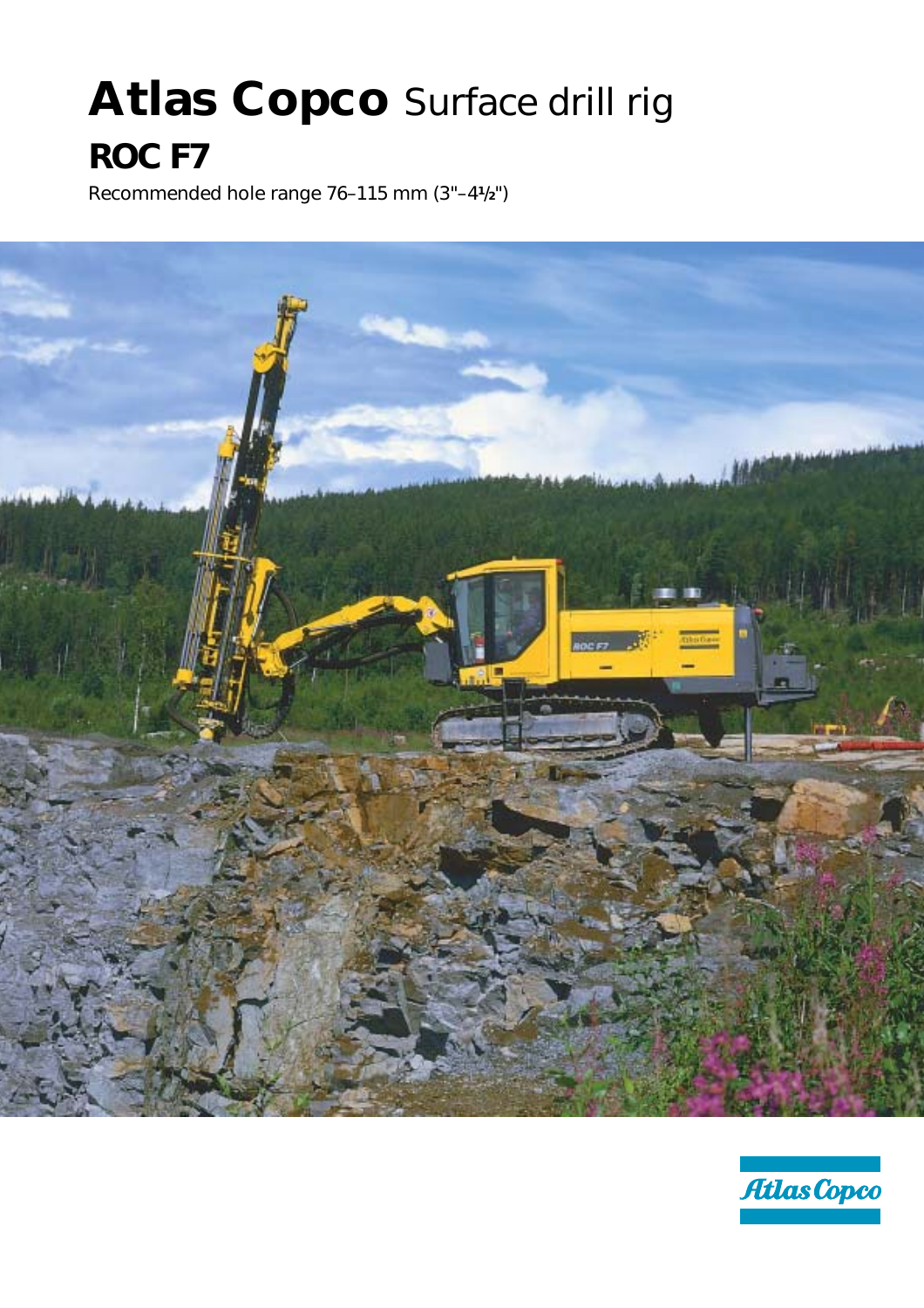# **Power and economy in perfect harmony**

Atlas Copco's ROC F7 surface crawler is an excellent example of company philosophy. A philosophy of producing drill rigs that give the best overall economy in terms of the cost per tonne of rock drilled – drill rigs in a class of their own. The ROC F7 is available in two versions: a single-boom model ideal for use in quarries, and a folding-boom model with the versatility to tackle all kinds of work site.

### **Caterpillar diesel engine**

The service life of the engine depends on how hard it is worked.

The ROC F7 is equipped with a water-cooled, turbo-charged CAT diesel engine of 186 kW (253HP), at maximum drilling it only uses 150 kW (204HP). This guarantees a large power reserve, which is good news both for engine life and fuel consumption.

With the movable drill-steel support in the lower position, the drill rod is accurately and securely guided, thus minimizing hole deviation and collaring problems.



Engine exhaust emissions and engine noise levels are well below the levels prescribed by current regulations.

### **The compressor with more muscle**

The ROC F7 is equipped with a renowned Atlas Copco screw compressor, producing at 10,5 bar (152 psi), 148 l/s (314 cfm) of free air delivery, more than enough air to provide excellent hole flushing in the worst drilling conditions.

### **Strong, stable undercarriage**

The underside of the frame is completely sealed with flat, thick steel plates that are removable for easy access to the underside of the engine, air compressor and main pumps. The compact robust track frame design offers effective protection for both the traction motors and the hydraulic hoses. The overall dimensions of all models are within the international limits for road transport.

### **Hydraulic winch with remote control panel**

To get an optimum view during tramming in difficult terrain the operator can remotely control the ROC F7 via a hand held control panel. From as far away as 10 metre (33') the operator can safely control the simultaneous use of the winch and tramming controls, plus track oscillation and boom movements.

To meet new international safety standards and requirements, the use of the 7 tonne Atlas Copco winch with built-in safety break is

recommended whenever the incline of the ground exceeds 20°.

### **Good all-terrain abilities**

The successful harmony of size, power, machine design and weight distribution enables the ROC F7 to make its way with ease across even the most difficult ground. The tracks are wide providing minimum ground pressure, the two traction motors develop 38 kW each (50 HP), producing 15 tonnes of traction power – more than the total weight of the machine. The track oscillation of  $\pm 10^\circ$  plus a low center of gravity, excellent weight distribution and ground clearance of 405 mm (16") allows the ROC F7 to travel easily around any work site. The choice of track shoes is determined by the working environment.

Triple-grouser pads are ideal when drilling in quarries, whereas single-grouser pads are the natural choice for site work, since they offer valuable extra traction in all conditions, even in snow and mud.

### **Double drill-steel supports**

A good drilling result needs a perfect start. For this reason, the ROC F7 has double drill-steel supports, the upper one fixed and the lower one movable. The operator raises and lowers the drill support from the seat in the cab.

In extremely difficult drilling conditions, such as loose or fissured rock, the centralizer can be supplemented with a special tube guide for additional support of the drill string.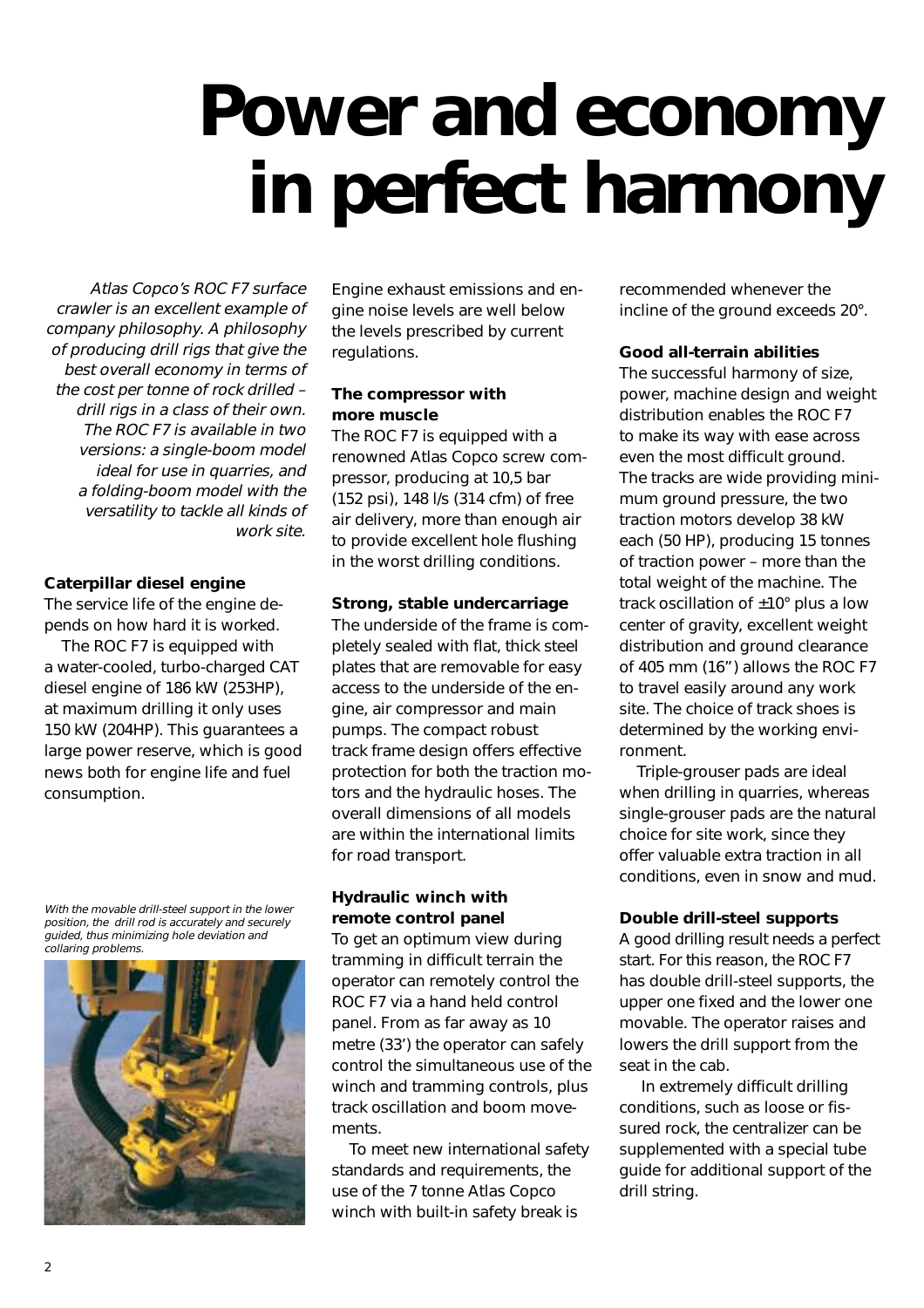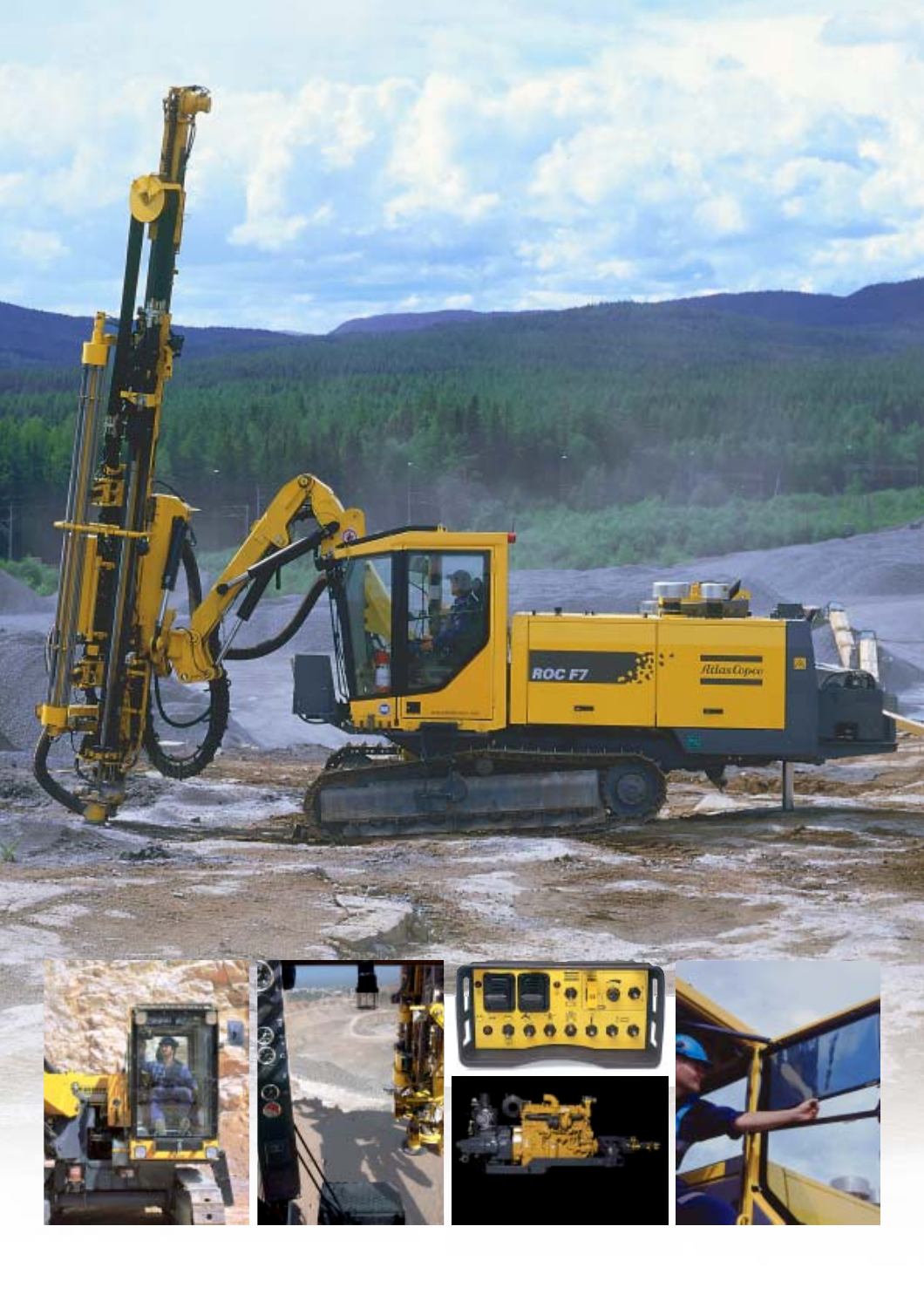# **Welcome aboard!**

The interplay between man and machine starts in the operator's cab. For this reason, we have expended great effort in the development of a well conceived, purposebuilt cab. Even the smallest details have been considered. Welcome aboard a modern work station, not only in terms of mechanical function but also ergonomics, safety and environment.

## Function

- Superb view of the drill hole from the operator's station facilitates accurate collaring.
- Atlas Copco screw compressor, delivering 148 l/s at 10,5 bar, garanties excellent flushing.
- Jumbo-sized windscreen wiper as well as wipers on the right-hand, and roof windows gives good visibility even in bad weather.
- Spacious cab gives good moveability and comfort for the operator.
- Double drill steel guides gives straighter holes.
- Straighter holes and bigger burden and spacing save explosives.
- More efficient drilling saves fuel.
- CAT diesel engine with a great power reserve for trouble free operation and long service life.



- Easily accessed, lockable service hatches. (Lockability is a good security precaution at isolated worksites.)
- Easy-to-read instrumentation that is simple to learn and to use.
- 12-volt outlet for mobile telephone.
- Improved air ventilation effectively clears condensation mist from roof and side windows.
- Jumbo-sized rear-view mirror gives good visibility and safer rig moving.

## Ergonomics

- Operator can monitor and control the entire drilling process without changing bodily position. Relieves neck, shoulders and back from strain.
- Vertically and laterally adjustable, ergonomically designed seat with collapsible arm rests.
- Control levers and control panel located in close proximity to the arm rests.
- Low noise level (below 80 dB).
- Very efficient air conditioning system (cooling and heating).
- More surfaces now textile covered for greater comfort.
- Rubber-damped cab mounted directly on the chassis reduces

vibration and gives greater comfort during tramming.

• Adjustable sun protection for cab windows.

## Safety

- Cab complies with European and international safety demands: Roll-Over Protective Structure (ROPS) and Falling Object Protective Structure (FOPS).
- Operator's seat is slewable for smooth and easy exit from and entry into the cab.
- Door fitted with safety stop that prevents crush injury to fingers etc.

### Environment

- Exhaust emission values lower by good margin than those stipulated in international standards.
- Noise values well below those stipulated in international standards.
- CFC-free air conditioning.
- Efficient dust collection and coarse separation.
- Feed fitted with collectors for lubricating oil.
- Biologically degradable hydraulic oils available as options.



Monitoring **Tramming Tramming Constanting** *Drilling* 

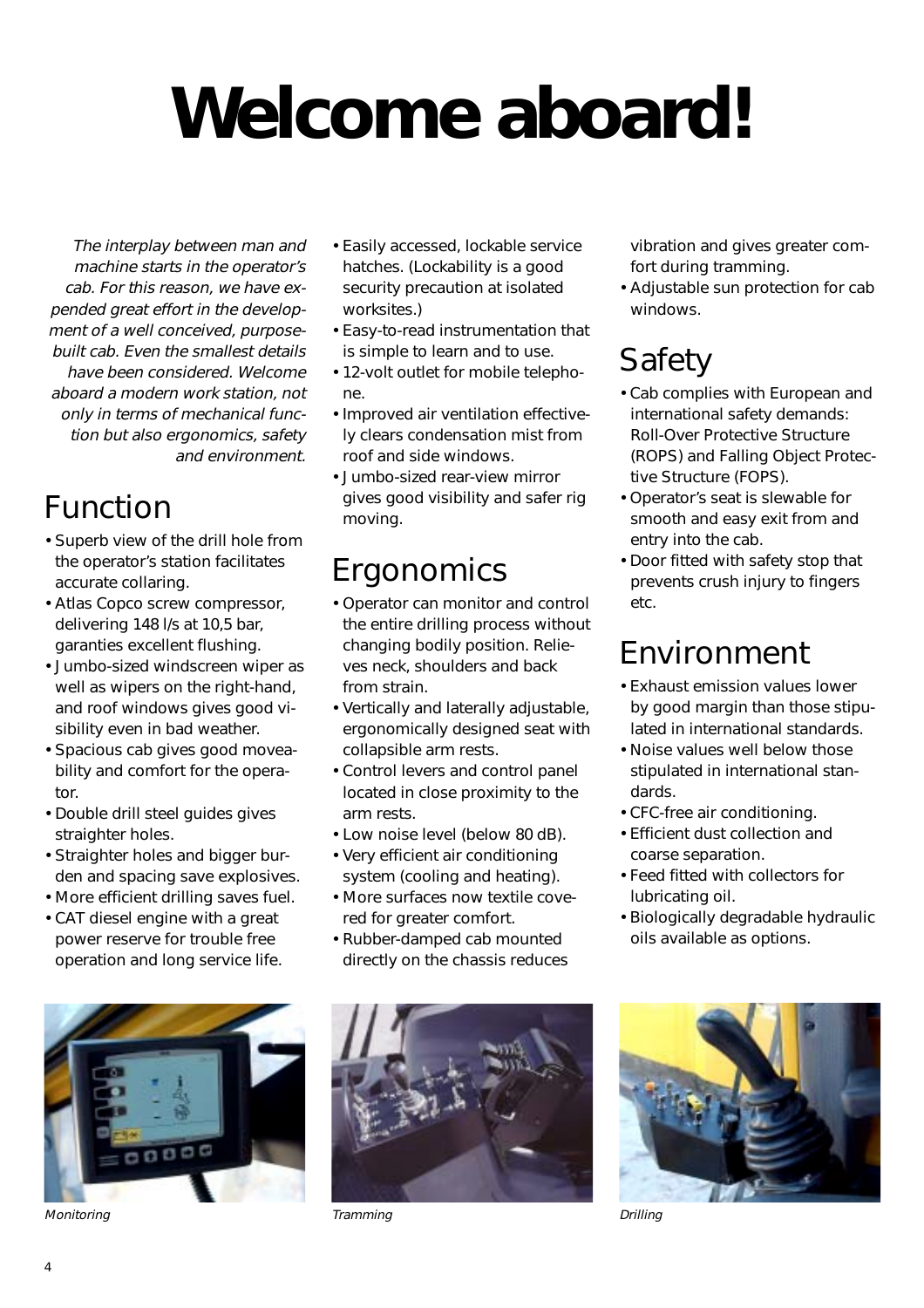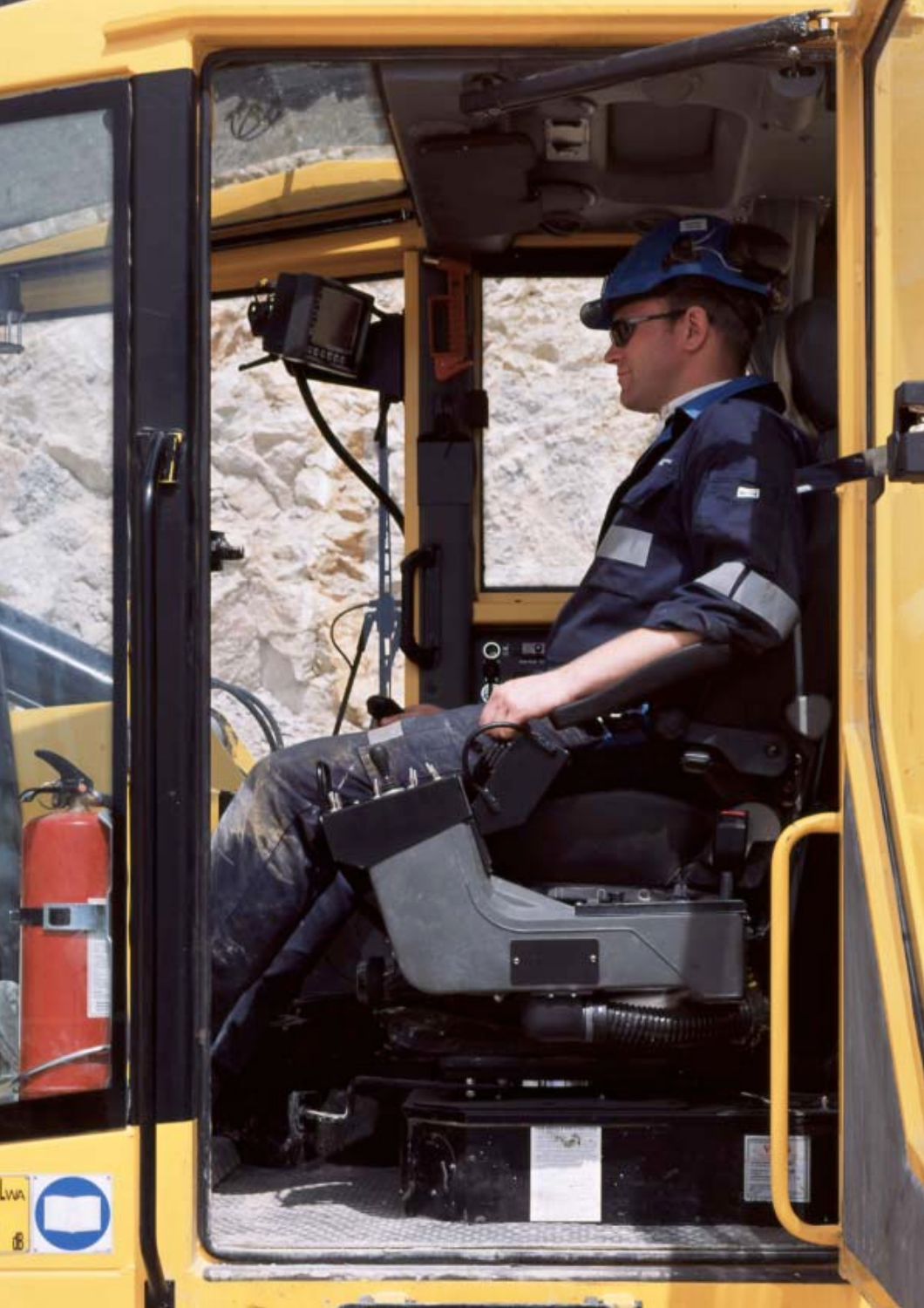# **The rock drill COP 2150 at the heart of the ROC F7**



The ROC F7 is equipped with Atlas Copco's new 21 kW, COP 2150 rock drills.

The development of our new rock drill has been based on considerable research into how impact energy can be transferred to the drill bit as efficiently as possible, with the minimum of stress.

Thanks to the ideal balance between high drill speed and the low consumption of drilling accessories, you get optimum drilling economy. After all, there is no point in having the profit from faster drilling offset by increased costs for the drill string.



### **More production from less power**

The piston is the part of the rock drill which transfers energy to the drill bit via shock waves. The characteristics and efficiency of the shock waves change, depending on the characteristics of the rock drill piston.

The ideal hammer piston in a hydraulic rock drill should therefore be of a diameter similar to the drill steel itself. The shock waves from a long, slender piston are transferred with less stress to the drill steel.

Lower stresses mean smaller power losses, and that means that more power reaches the rock it is aimed at.

### **Reflex-damping gives longer service life**

However, there is a downside to this. More force reaching the rock also means that the return shocks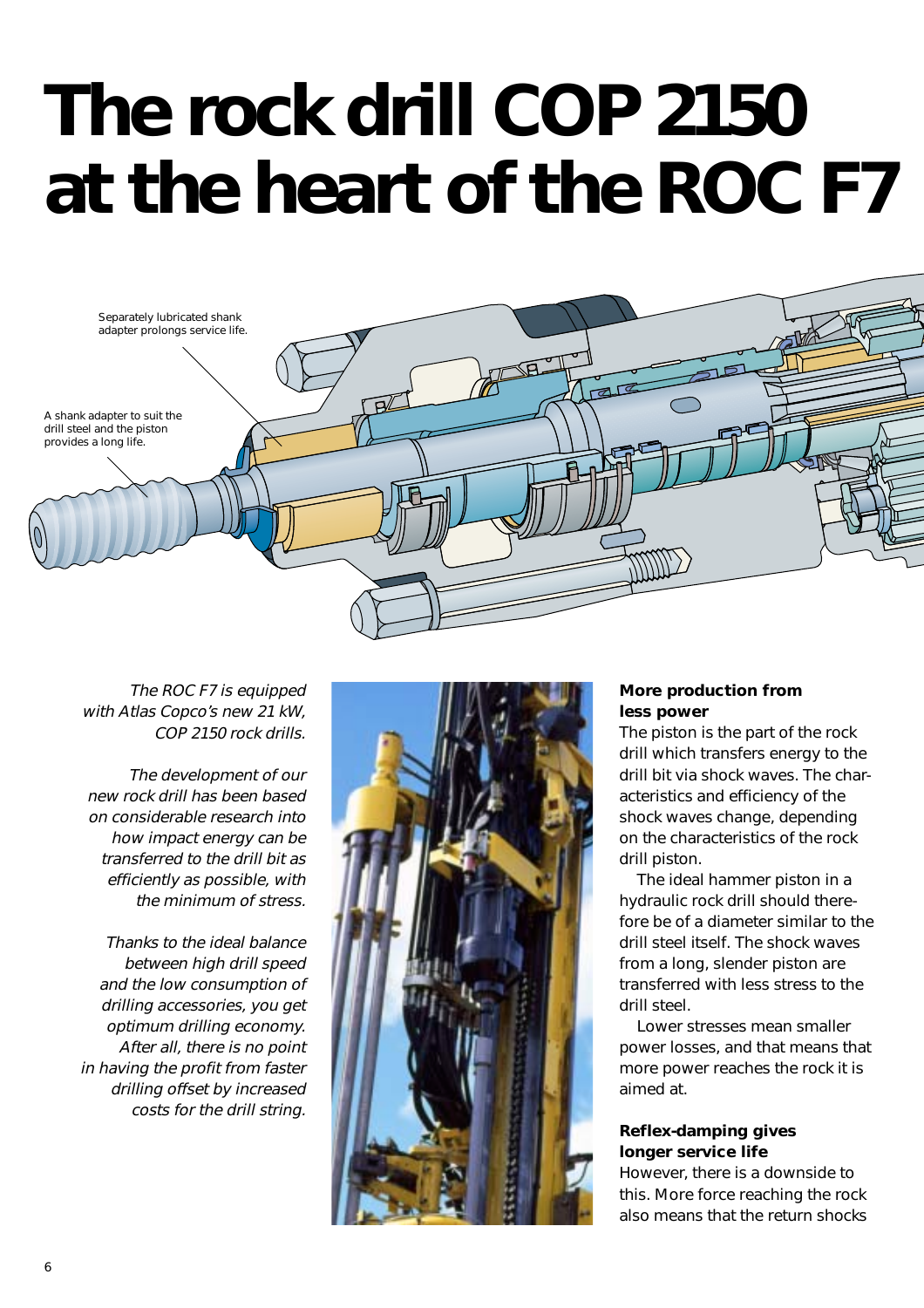

Reflex-damping which effectively neutralizes reflected shock waves from the rock and lengthens the life of the drill steel, the feed and the boom.

are greater. The COP 2150 is therefore equipped with a internal doubledampening system which permits greater power levels without increasing wear.

### **Precision-matched shank adapter**

The shank adapter is the component in a rock drill which is subjected to the greatest stresses. For this reason, all shank adapters are made by Atlas Copco as original parts.

### **Optional built-in extractor**

The extractor is easy to engage; simply leave the impact on and reverse the feed direction and the hammer automatically hammers the stuck drill string out of the hole. Since there is a continuous flow of hydraulic oil through the extractor, heat problems are avoided, thus permitting continuous use of the

**Option:** COP 1800 series rock drills without extractor

extractor until the steel is free. If the machine is to drill in difficult rock, where there is a high risk of the drill getting stuck, it makes sense to choose a machine with a built-in extractor.

The extractor makes it possible to use the impact energy in the opposite direction, which minimizes the risk of loosing the drill rods and the hole.

### **Feed system with space for extractor units**

The feed beam is very rugged, re-

ducing bending and twisting problems, and long enough to be fitted with a hammer-mounted drill steel extractor. The feed is also equipped with an offset foot spike, which not only ensures steadier drilling, but also keeps the hole from being crushed and collapsed. To minimize wear on the beam, the cradle has been equipped with special sliding pieces, which may be replaced when necessary.